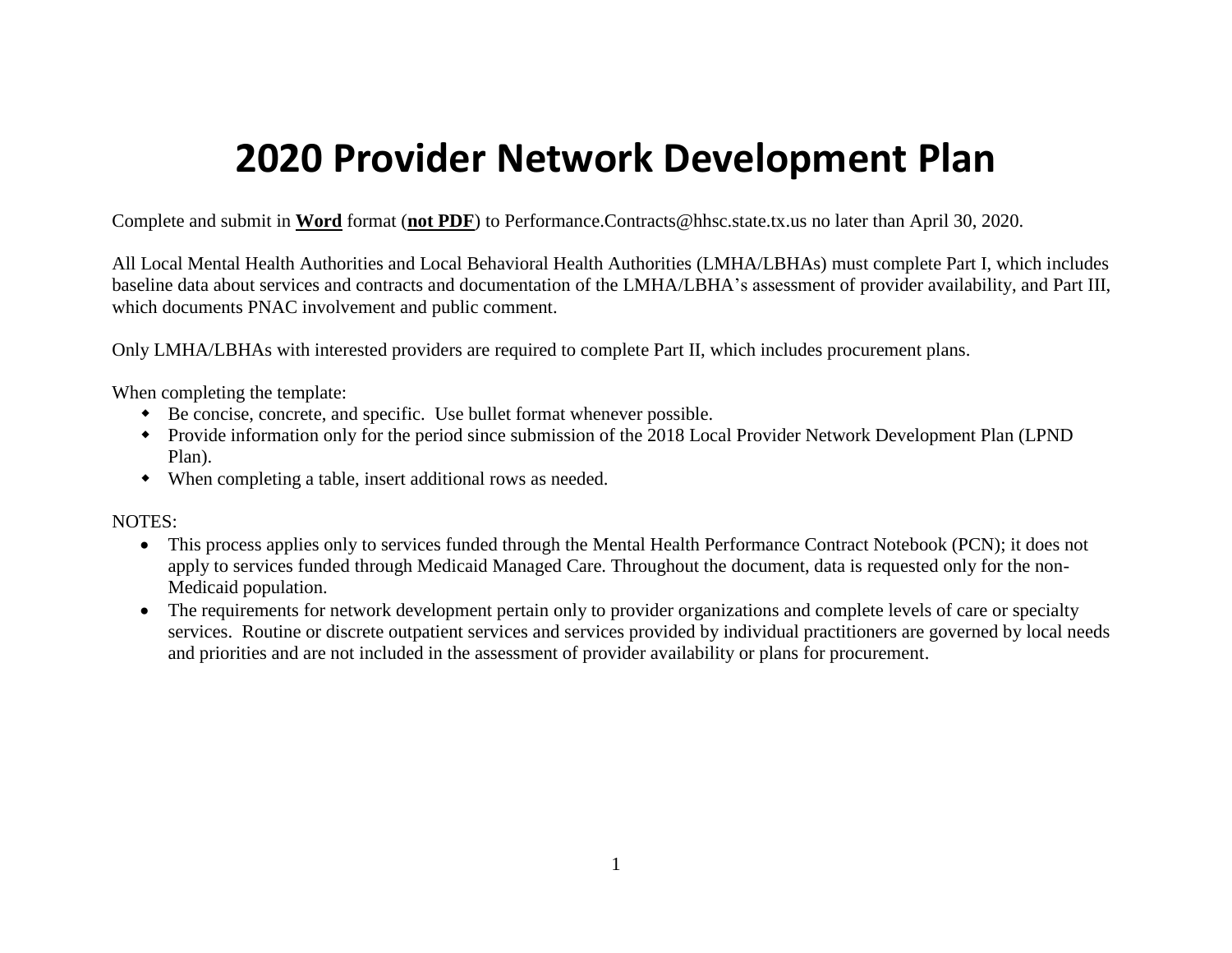## PART I: Required for all LMHA/LBHAs

## *Local Service Area*

*A. Provide the following information about your local service area. Most of the data for this section can be accessed from the following reports in MBOW, using data from the following report: 2018 LMHA/LBHA Area and Population Stats (in the General Warehouse folder).*

| <b>Population</b>         | 1,958,841 | <b>Number of counties (total)</b> |  |
|---------------------------|-----------|-----------------------------------|--|
| Square miles              | 1,240     | Number of urban counties          |  |
| <b>Population density</b> | .580      | <b>Number of rural counties</b>   |  |

*Major populations centers (add additional rows as needed):*

| <b>Name of City</b> | <b>Name of County</b> | <b>City</b><br><b>Population</b> | <b>County</b><br><b>Population</b> | <b>County</b><br><b>Population</b><br><b>Density</b> | <b>County Percent</b><br>of Total<br><b>Population</b> |
|---------------------|-----------------------|----------------------------------|------------------------------------|------------------------------------------------------|--------------------------------------------------------|
| San Antonio         | Bexar                 | 1,532,223                        | 1,958,841                          | .,580                                                | 100%                                                   |

## *Current Services and Contracts*

- B. *Complete the table below to provide an overview of current services and contracts. Insert additional rows as needed within each section.*
- *C. List the service capacity based on FY 2019 data.* 
	- *a) For Levels of Care, list the non-Medicaid average monthly served. (Note: This information can be found in MBOW, using data from the following report in the General Warehouse folder: LOC-A by Center (Non-Medicaid Only and All Clients).*
	- *b) For residential programs, list the total number of beds and total discharges (all clients).*
	- *c) For other services, identify the unit of service (all clients).*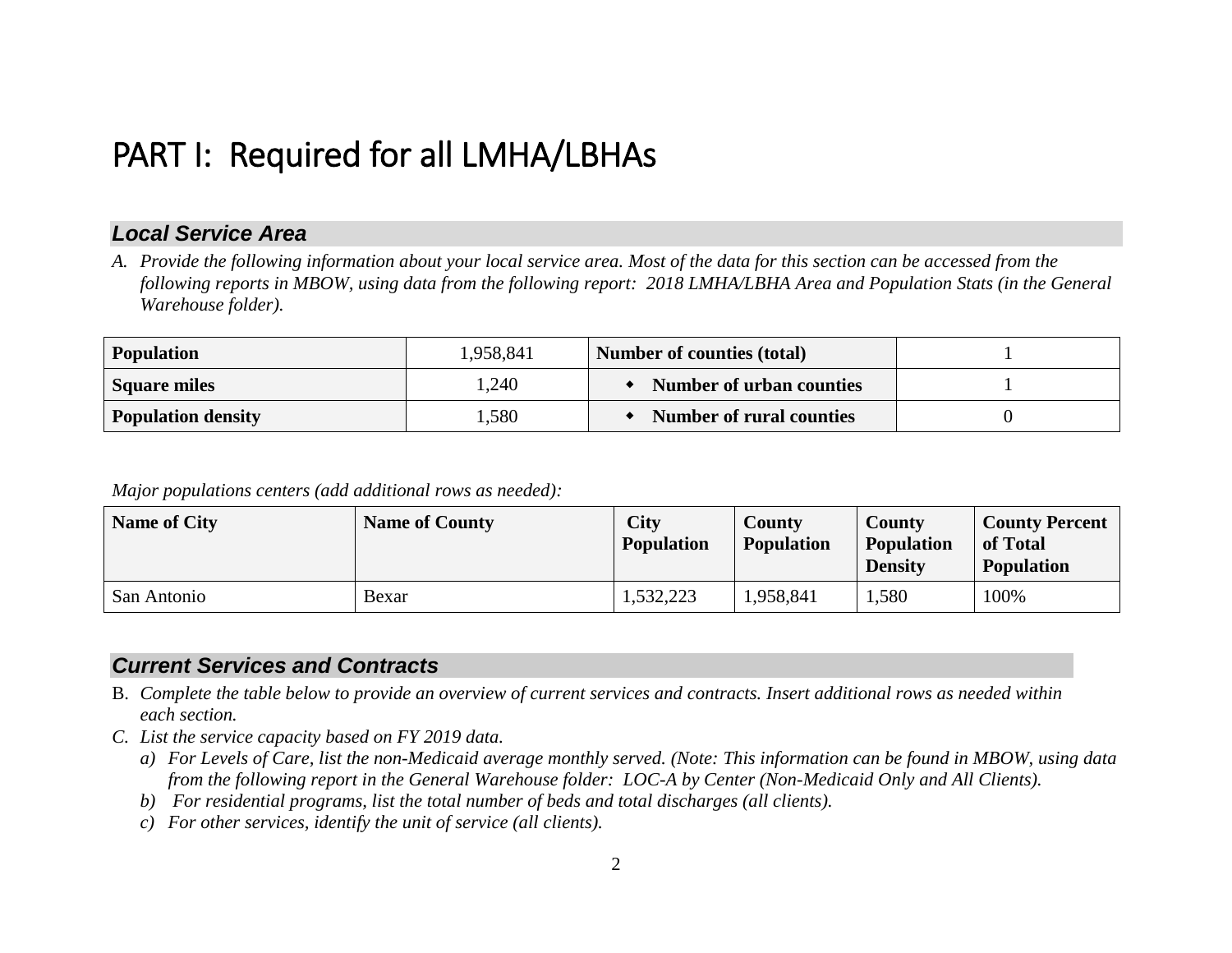- *d) Estimate the FY 2020 service capacity. If no change is anticipated, enter the same information as Column A.*
- *e) State the total percent of each service contracted out to external providers in 2019. In the sections for Complete Levels of Care, do not include contracts for discrete services within those levels of care when calculating percentages.*

|                                                | FY 2019 service<br>capacity (non-<br><b>Medicaid only)</b> | <b>Estimated FY 2020</b><br>service capacity (non-<br><b>Medicaid only)</b> | Percent total non-<br><b>Medicaid capacity</b><br>provided by external<br>providers in FY 2019* |
|------------------------------------------------|------------------------------------------------------------|-----------------------------------------------------------------------------|-------------------------------------------------------------------------------------------------|
| <b>Adult Services: Complete Levels of Care</b> |                                                            |                                                                             |                                                                                                 |
| Adult LOC 1m                                   | $\Omega$                                                   | $\Omega$                                                                    | 39.38 %                                                                                         |
| Adult LOC 1s                                   | 3,176                                                      | 3176                                                                        | 39.38 %                                                                                         |
| Adult LOC 2                                    | 172                                                        | 172                                                                         | 39.38 %                                                                                         |
| Adult LOC 3                                    | 675                                                        | 675                                                                         | 39.38 %                                                                                         |
| Adult LOC 4                                    | 47                                                         | 47                                                                          | 39.38 %                                                                                         |
| Adult LOC 5                                    | 42                                                         | 42                                                                          | 39.38 %                                                                                         |

| <b>Child and Youth Services: Complete Levels of Care</b> | FY 2019 service<br>capacity (non-<br><b>Medicaid only)</b> | <b>Estimated FY 2020</b><br>service capacity (non-<br><b>Medicaid only</b> ) | Percent total non-<br><b>Medicaid capacity</b><br>provided by external<br>providers in FY 2019* |
|----------------------------------------------------------|------------------------------------------------------------|------------------------------------------------------------------------------|-------------------------------------------------------------------------------------------------|
| Children's LOC 1                                         | 22                                                         | 22                                                                           | 99.91%                                                                                          |
| Children's LOC 2                                         | 119                                                        | 119                                                                          | 99.91%                                                                                          |
| Children's LOC 3                                         | 64                                                         | 64                                                                           | 99.91%                                                                                          |
| Children's LOC 4                                         |                                                            |                                                                              | 99.91%                                                                                          |
| Children's CYC                                           |                                                            |                                                                              | 99.91%                                                                                          |
| Children's LOC 5                                         |                                                            |                                                                              | 99.91%                                                                                          |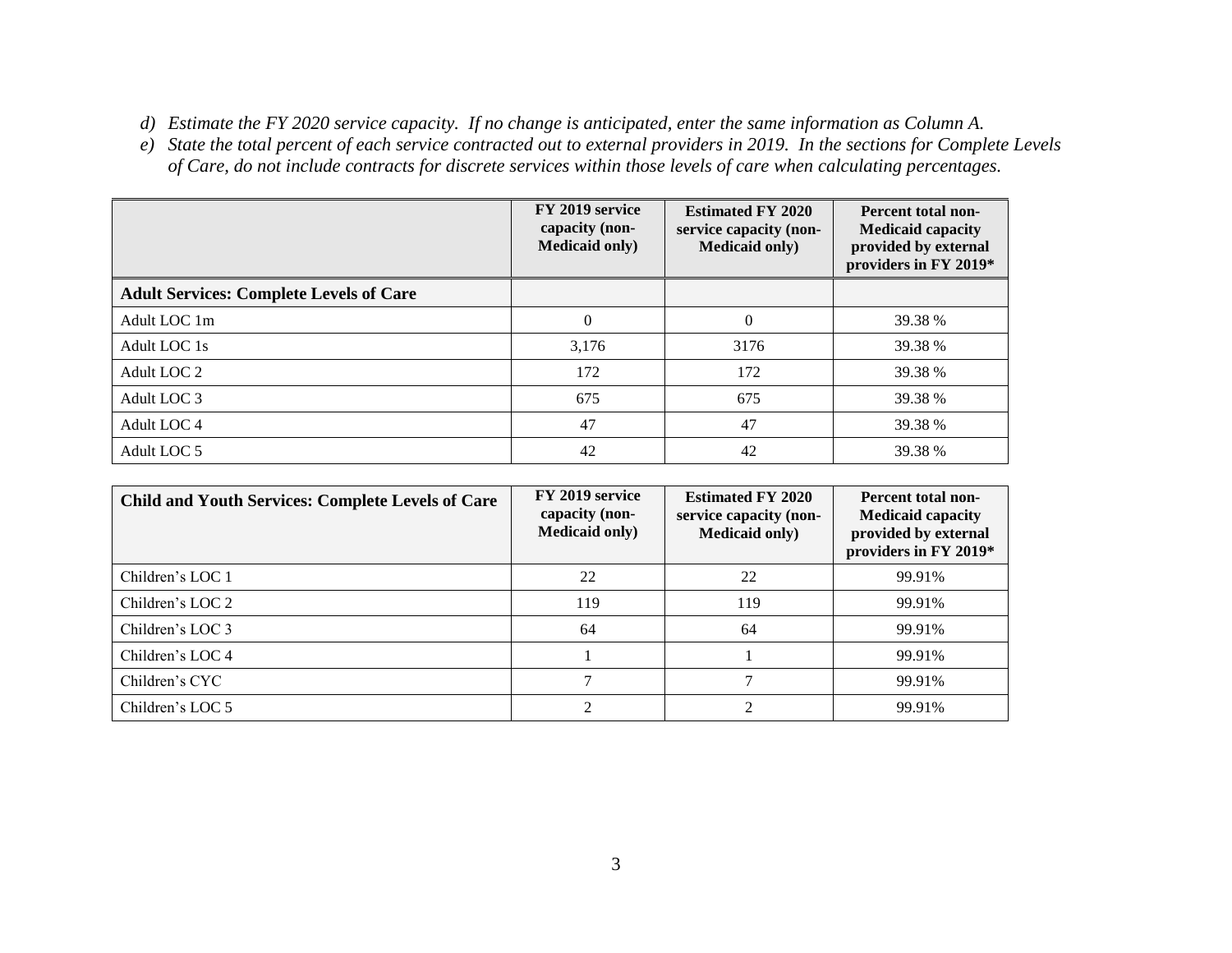| <b>Crisis Services</b>                                              | FY 2019 service<br>capacity | <b>Estimated FY 2020</b><br>service capacity | <b>Percent total capacity</b><br>provided by external<br>providers in FY 2019* |
|---------------------------------------------------------------------|-----------------------------|----------------------------------------------|--------------------------------------------------------------------------------|
| Crisis Hotline                                                      | 29,292                      | 29,300                                       | 100%                                                                           |
| Mobile Crisis Outreach Team                                         | 3,040                       | 3,050                                        | $\theta$                                                                       |
| Other (Please list all PESC Projects and other Crisis<br>Services): | 3,486                       | 3,500                                        | $\theta$                                                                       |
| PESC hospital services                                              |                             |                                              |                                                                                |
| PPB hospital services                                               | 1,621                       | 1,650                                        | 100%                                                                           |
| Respite                                                             | 463 discharges              | 475 discharges                               | $\Omega$                                                                       |

- *D. List all of your FY 2019 Contracts in the tables below. Include contracts with provider organizations and individual practitioners for discrete services. If you have a lengthy list, you may submit it as an attachment using the same format.*
	- *a) In the Provider column, list the name of the provider organization or individual practitioner. The LMHA/LBHA must have written consent to include the name of an individual peer support provider. For peer providers that do not wish to have their names listed, state the number of individuals (e.g., "3 Individuals").*
	- *b) List the services provided by each contractor, including full levels of care, discrete services (such as CBT, physician services, or family partner services), crisis and other specialty services, and support services (such as pharmacy benefits management, laboratory, etc.).*

| <b>Provider Organizations</b>                          | Service(s)                                                                                                                      |
|--------------------------------------------------------|---------------------------------------------------------------------------------------------------------------------------------|
| Avail Solutions, Inc.                                  | Crisis Intervention Helpline Services                                                                                           |
| Beyond Limits, LLC                                     | Recreation Therapy – Youth Empowerment Services (YES) Waiver Program                                                            |
| <b>Clarity Child Guidance Center</b>                   | Child & Adolescent Psychiatric Inpatient Services                                                                               |
| Counseling Link, LLC                                   | Art Therapy, Community Living Supports, Music Therapy & Recreation Therapy –<br>Youth Empowerment Services (YES) Waiver Program |
| <b>East Texas Behavioral Health Network</b><br>(ETBHN) | <b>Adult Psychiatric Telemedicine Services</b>                                                                                  |
| ExcelRise Above the Rest                               | Child & Adolescent Outpatient Services – Texas Resiliency & Recovery (TRR)                                                      |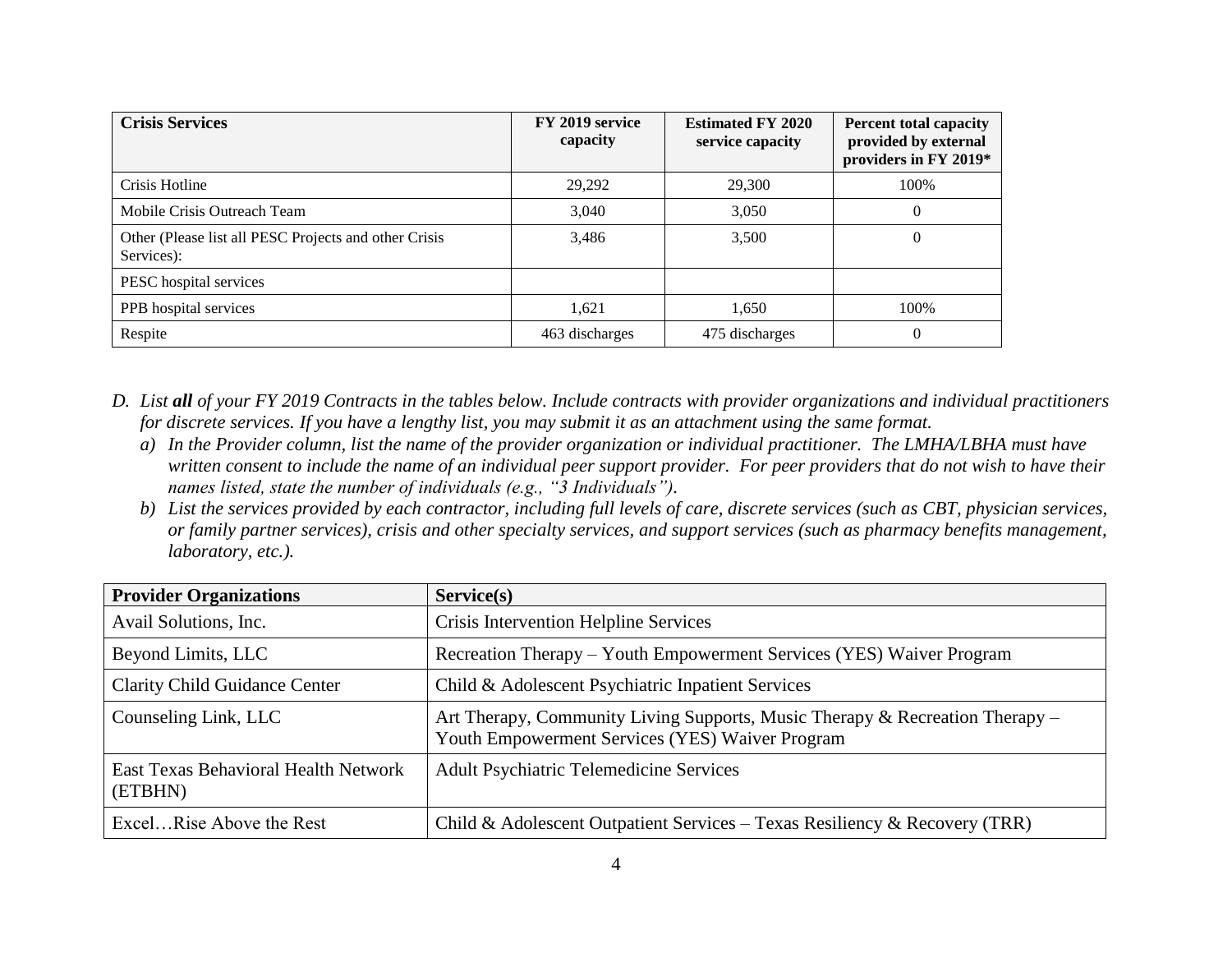|                                                                              | Services: Level of Care (LOC) 1, 2, and 3                                                                                   |
|------------------------------------------------------------------------------|-----------------------------------------------------------------------------------------------------------------------------|
| Imagine Therapies, LLC                                                       | Community Living Supports, Music Therapy $&$ Recreation Therapy – Youth<br><b>Empowerment Services (YES) Waiver Program</b> |
| Insight Telepsychiatry, LLC                                                  | <b>Adult Telepsychiatric Telemedicine Services</b>                                                                          |
| <b>JSA</b>                                                                   | <b>Adult Telepsychiatric Telemedicine Services</b>                                                                          |
| LocumTenens.com                                                              | Adult and Child Telepsychiatric Telemedicine Services                                                                       |
| <b>Mental Health Mental Retardation</b><br><b>Authority of Harris County</b> | Crisis Intervention Helpline Services                                                                                       |
| Metrocare                                                                    | <b>Pharmacy Services</b>                                                                                                    |
| NIX Hospital Systems, LLC                                                    | Adult Inpatient Beds and Crisis Stabilization Unit                                                                          |
| <b>Prosumers International</b>                                               | <b>Consumer Operated Services Program</b>                                                                                   |
| <b>Region 20 Educational Service Center</b>                                  | <b>Mental Health First Aid</b>                                                                                              |
| San Antonio Behavioral Hospital                                              | Child & Adolescent Psychiatric Inpatient Services                                                                           |
| Southwest General Hospital                                                   | <b>Adult Psychiatric Inpatient Services</b>                                                                                 |

| <b>Practitioners</b> | $\sqrt{2}$ |
|----------------------|------------|
| ıvıdual              | Commonic   |
| .                    | .          |
| None                 | N/A        |

## *Administrative Efficiencies*

- *E. Using bullet format, describe the strategies the LMHA/LBHA is using to minimize overhead and administrative costs and achieve purchasing and other administrative efficiencies, as required by the state legislature (see Appendix C).*
	- **A. Adopting, Implementing and Upgrading EHR** CHCS is seeking an EHR system with integrated capabilities to increase the quality of care, tracking and communicate outcomes by sharing patient data and client information between behavioral, primary care, substance use and IDD providers.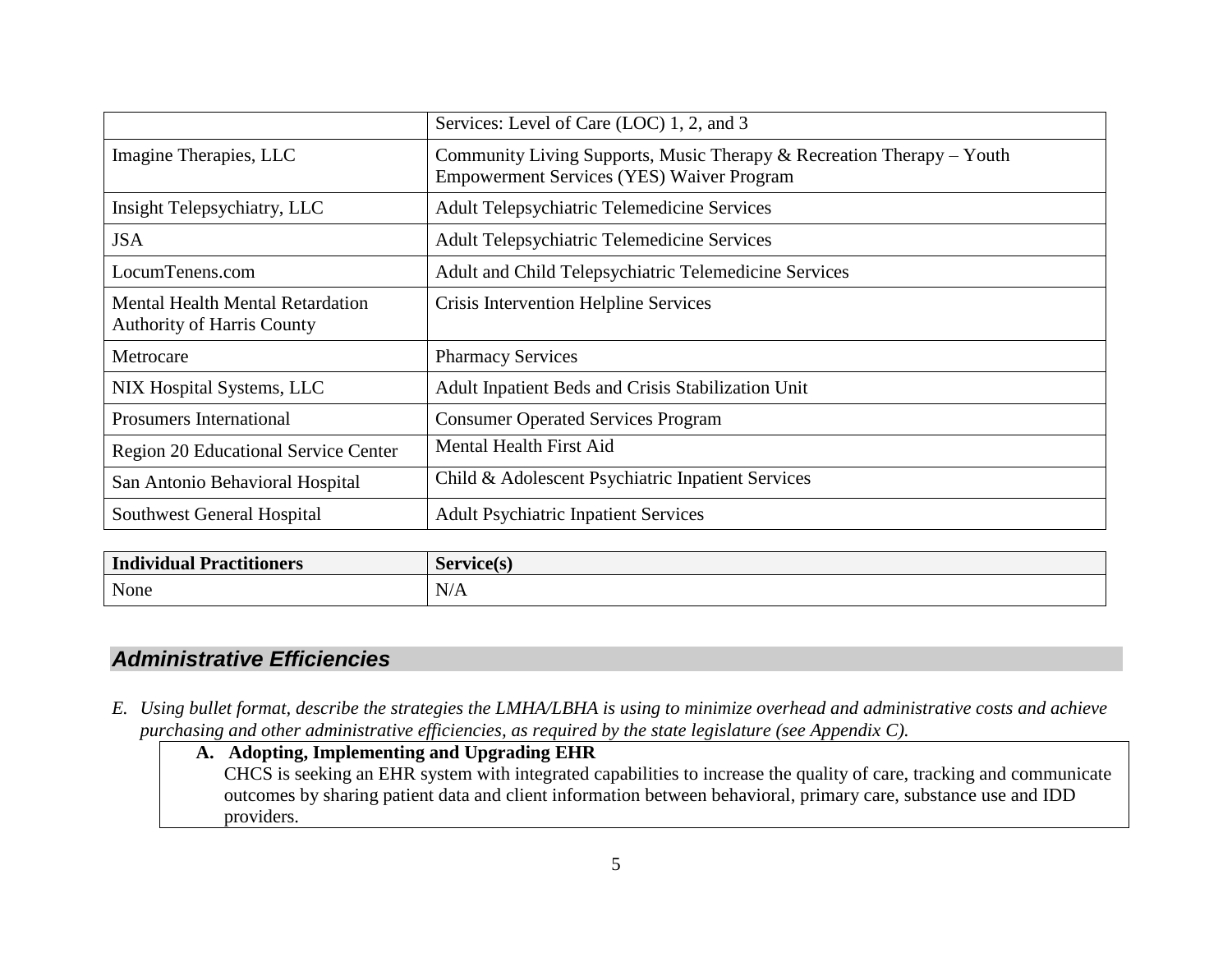#### **B. Reducing Wait Times/Improving Accessibility and Availability**

- i) Implementing centralized scheduling and intake, increasing access to services
- ii) Implemented Same Day/Next Day enrollment services to improve utilization of CHCS resources and eliminating No-show and cancellations.
- iii) Implementing Just in Time Scheduling to reduce time to provider appointments to no longer than 5 days
- **C. Centralizing and Standardizing Front and Back Office Functions** Ensuring that consistent day to day operations are applied at all clinics, including uniform workflows and procedures with the goal of providing and excellent customer experience while preventing lost revenue opportunities.
- **D. Centralized Health Information Management** Ensuring that all pertinent information workflows are consistent across clinics and information is available to the CHCS clinical workforce to improve quality of care and outcomes.
- *F. List partnerships with other LMHA/LBHAs related to planning, administration, purchasing, and procurement or other authority functions, or service delivery. Include only current, ongoing partnerships.*

| <b>Start Date</b> | Partner(s)                                                                                                                                                                                                                                                                                                                                                                                                                                            | <b>Functions</b>                                                                                                                                                                                                                              |
|-------------------|-------------------------------------------------------------------------------------------------------------------------------------------------------------------------------------------------------------------------------------------------------------------------------------------------------------------------------------------------------------------------------------------------------------------------------------------------------|-----------------------------------------------------------------------------------------------------------------------------------------------------------------------------------------------------------------------------------------------|
| August<br>2011    | CHCS is a member of Tejas Health<br>Management (Tejas) a Non-Profit<br>Association formed to increase the<br>efficiency, access, and service potential for<br>Community Centers and other participating<br>providers throughout Texas. Member<br>centers include; Austin Travis County<br>Integral Care, Bluebonnet Trails<br><b>Community Services, Emergence Health</b><br>Network, Hill Country MHDD Centers,<br>Tropical Texas Behavioral Health. | <b>Population Health Management</b><br><b>IT Products and Services</b><br><b>Business Consulting</b><br><b>Healthcare Market Research and Support</b>                                                                                         |
| August<br>2018    | <b>Bluebonnet Trails Community Services</b>                                                                                                                                                                                                                                                                                                                                                                                                           | Referrals for treatment and services for adult women and men<br>with a substance abuse disorder or dually diagnosed with co-<br>occurring psychiatric and substance abuse disorders and their<br>children who meet the criteria for services. |
| September         | <b>Hill Country MHDD Centers</b>                                                                                                                                                                                                                                                                                                                                                                                                                      | Referrals for treatment and services for adolescents and                                                                                                                                                                                      |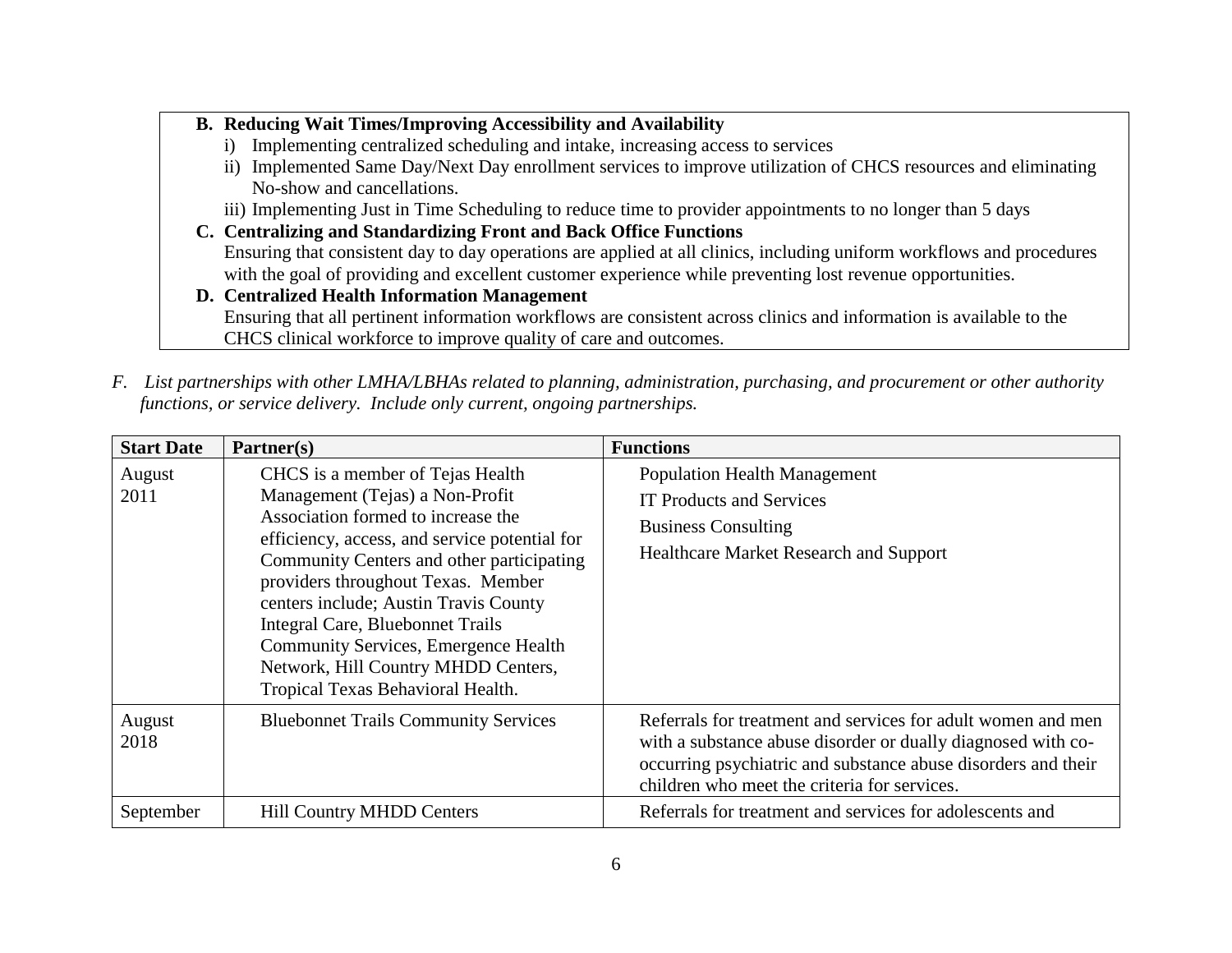| 2019              |                                                                                                                                                     | children who meet criteria for Youth Empowerment Service<br>(YES) Waiver.<br>Referrals for treatment and services for adult women and men<br>with a substance abuse disorder or dually diagnosed with co-<br>occurring psychiatric and substance abuse disorders and their<br>children who meet the criteria for services. |
|-------------------|-----------------------------------------------------------------------------------------------------------------------------------------------------|----------------------------------------------------------------------------------------------------------------------------------------------------------------------------------------------------------------------------------------------------------------------------------------------------------------------------|
| September<br>2019 | <b>Camino Real Community Services</b>                                                                                                               | Referrals for treatment and services for adult women and men<br>with a substance abuse disorder or dually diagnosed with co-<br>occurring psychiatric and substance abuse disorders and their<br>children who meet the criteria for services.                                                                              |
| January<br>2019   | East Texas Behavioral Health Network – An<br>Inter-Local Cooperative of Mental Health<br>and Intellectual Developmental Disabilities<br>Authorities | 24 hours Behavioral Health Adult Crisis Telemedicine<br><b>Services</b>                                                                                                                                                                                                                                                    |
| January<br>2015   | MetroCare Services                                                                                                                                  | Operates a Licensed Retail Pharmacy for CHCS consumers at<br>a CHCS facility.                                                                                                                                                                                                                                              |

## *Provider Availability*

*NOTE: The LPND process is specific to provider organizations interested in providing full levels of care to the non-Medicaid population or specialty services. It is not necessary to assess the availability of individual practitioners. Procurement for the services of individual practitioners is governed by local needs and priorities.*

*G. Using bullet format, describe steps the LMHA/LBHA took to identify potential external providers for this planning cycle. Please be as specific as possible. For example, if you posted information on your website, how were providers notified that the information was available? Other strategies that might be considered include reaching out to YES waiver providers, HCBS providers, and past/interested providers via phone and email; contacting your existing network, MCOs, and behavioral health organizations in the local service area via phone and email; emailing and sending letters to local psychiatrists and professional associations; meeting with stakeholders, circulating information at networking events, seeking input from your PNAC about local providers.*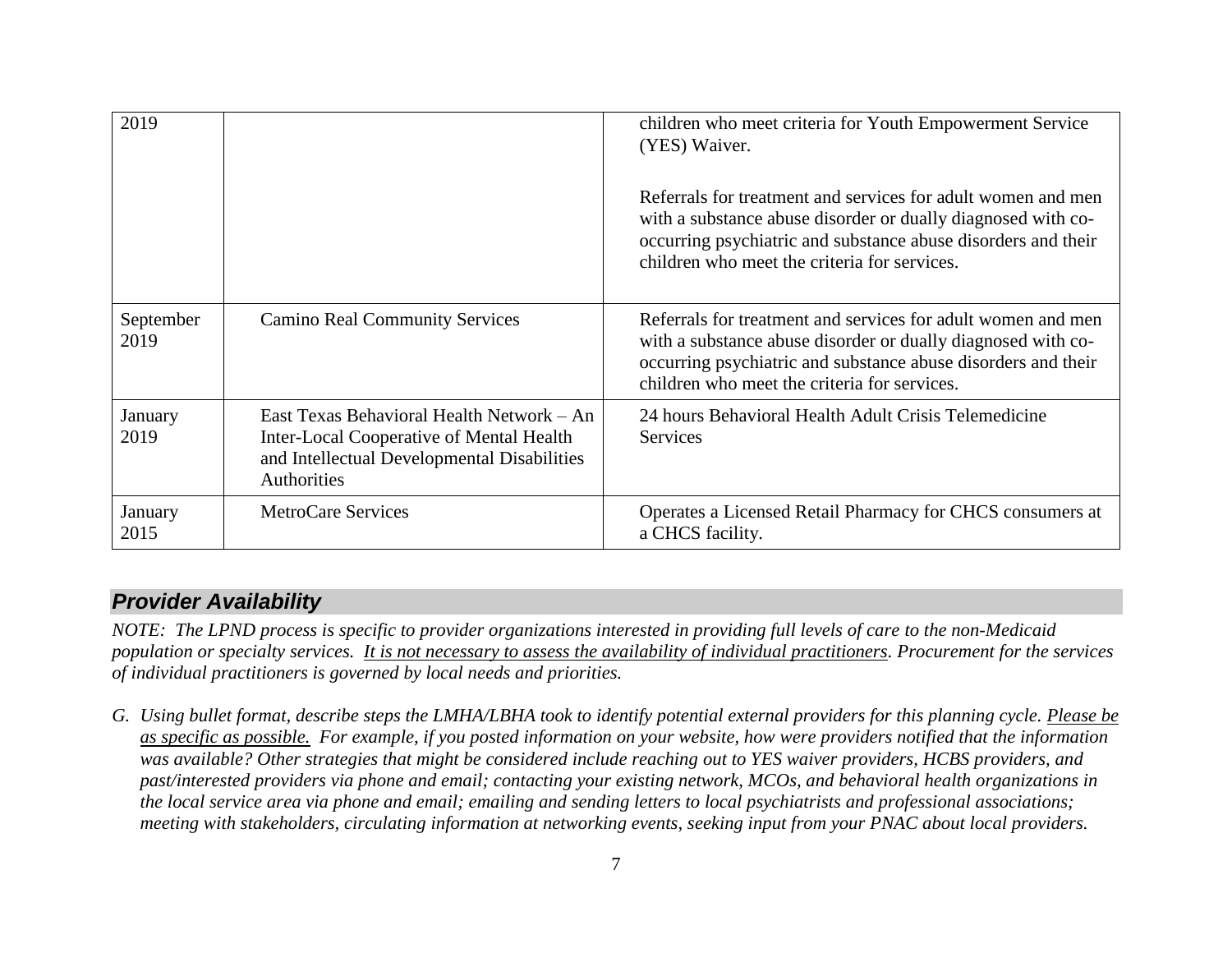| Reviewed HHSC website for Provider inquiries                                           |
|----------------------------------------------------------------------------------------|
| Advertised / posted applications on CHCS website                                       |
| Advertised in local news media                                                         |
| Conducted independent internet searches                                                |
| Contacted previous / current CHCS Providers regarding expanding services               |
| Studied previous local plans to determine if there were potential Providers to revisit |

- *H. Complete the following table, inserting additional rows as needed.*
	- *List each potential provider identified during the process described in Item 7 of this section. Include all current contractors, provider organizations that registered on the HHSC website, and provider organizations that have submitted written inquiries since submission of 2018LPND plan. You will receive notification from HHSC if a provider expresses interest in contracting*  with you via the HHSC website. Provider inquiry forms will be accepted through the HHSC website through February 28, *2020. Note: Do not finalize your provider availability assessment or post the LPND plan for public comment before March 1, 2020.*
	- *Note the source used to identify the provider (e.g., current contract, HHSC website, LMHA/LBHA website, e-mail, written inquiry).*
	- *Summarize the content of the follow-up contact described in Appendix A. If the provider did not respond to your invitation within 14 days, document your actions and the provider's response. In the final column, note the conclusion regarding the provider's availability. For those deemed to be potential providers, include the type of services the provider can provide and the provider's service capacity.*

| Provider                  | Source of             | <b>Summary of Follow-up Meeting or</b>           | <b>Assessment of Provider</b>      |
|---------------------------|-----------------------|--------------------------------------------------|------------------------------------|
|                           | <b>Identification</b> | <b>Teleconference</b>                            | <b>Availability, Services, and</b> |
|                           |                       |                                                  | Capacity                           |
| <b>Upward Transitions</b> | Email                 | $11/19/2018$ – Emailed CHCS YES Wavier           | Undetermined                       |
| Therapeutic               |                       | Application; Provider was going to review and    |                                    |
| $H$ orsemanship $-$       |                       | present option of becoming a Contractor to their |                                    |
| Equine Therapy            |                       | Board.                                           |                                    |
|                           |                       | $10/10/2019$ – Sent inquiry e-mail; No response. |                                    |
| Phyliss Thomas $-$        | Email                 | 2/7/2019 – Emailed CHCS YES Wavier               | Undetermined                       |
| <b>Community Living</b>   |                       | Application.                                     |                                    |
| Supports & Family         |                       | $8/2/2019$ – Provider reached out to express     |                                    |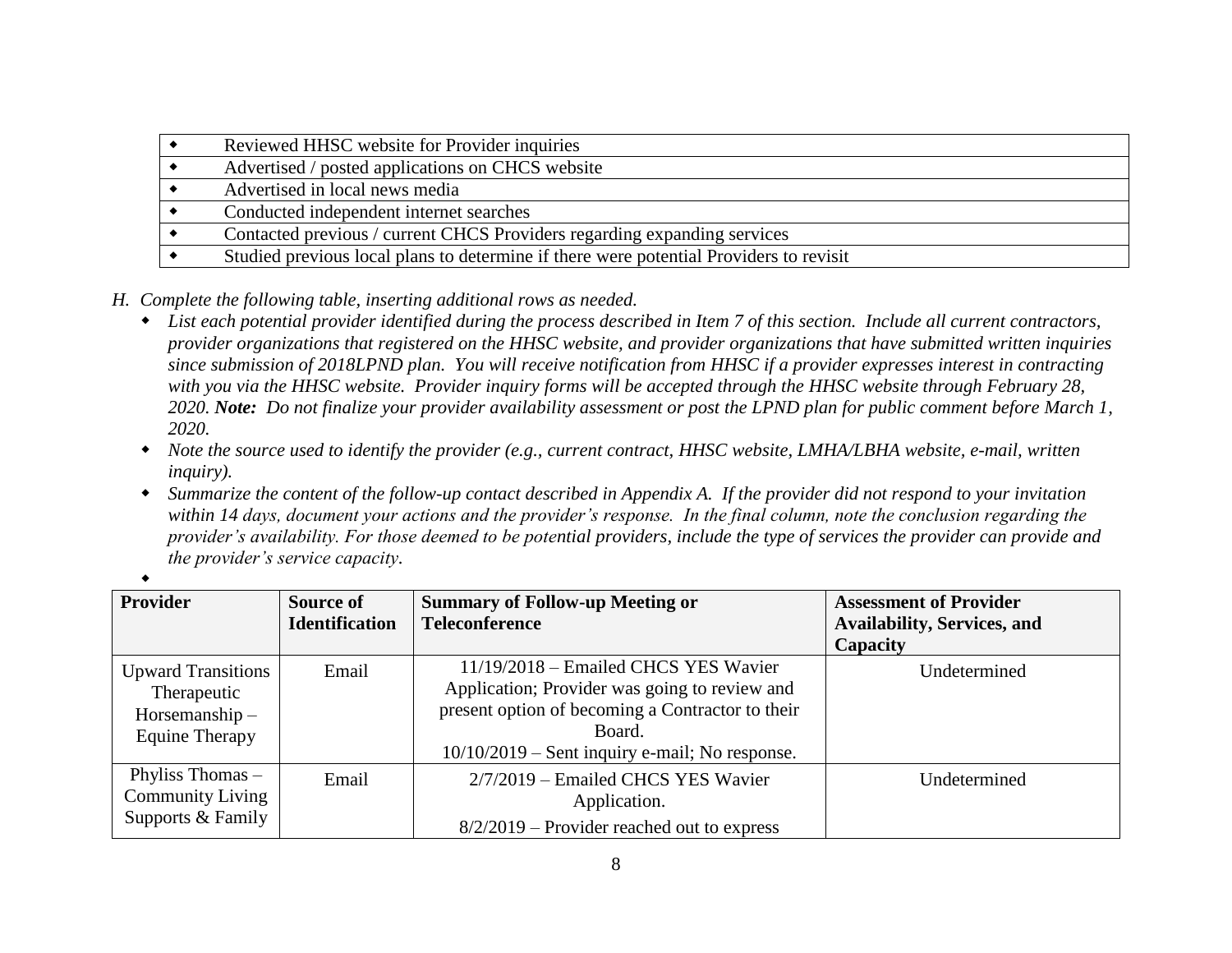| <b>Supports</b>                                              |                                                                       | continued interest in YES Waiver program;<br>Explanation of services provided; YES Waiver<br>Application and HHSC YES Waiver Policy &<br>Procedure Manual emailed.                                                                                                                                                                                                                                                                                                                                                               |              |
|--------------------------------------------------------------|-----------------------------------------------------------------------|----------------------------------------------------------------------------------------------------------------------------------------------------------------------------------------------------------------------------------------------------------------------------------------------------------------------------------------------------------------------------------------------------------------------------------------------------------------------------------------------------------------------------------|--------------|
| Complete<br>Therapies, $LLC -$<br>Music Therapy              |                                                                       | 7/20/2019 - Emailed CHCS YES Wavier<br>Application. 7/25/2019 – Provided application<br>technical assistance.                                                                                                                                                                                                                                                                                                                                                                                                                    | Undetermined |
| $HopeWise - Art$<br>Therapy                                  | Accessed the<br>Art Therapy<br>Credentials<br>Board (ATCB)<br>website | 8/26/2019 – Emailed ATCB website requesting list<br>of local Art Therapists to contact to schedule<br>information sessions regarding the YES Waiver<br>program and potential of becoming a Contractor.<br>$9/5/2019$ – Information session scheduled at LMHA<br>location and follow up email sent with YES Waiver<br>Application and HHSC YES Waiver Policy &<br>Procedure Manual; Provider expressed interest and<br>had additional questions that required further<br>research.                                                | Undetermined |
| Artvango - Art<br>Therapy                                    | Phone                                                                 | 8/26/2019 – Phoned with a request for Art Therapy<br>services and offered YES Waiver information;<br>Meeting was scheduled to discuss in further detail.<br>$9/3/2019$ – Information session held at Provider<br>location with opportunity to ask additional<br>questions; Provider expressed interest but had<br>additional questions regarding credentialing that<br>required further research with HHSC.<br>9/4/2019 – Emailed YES Waiver Application and<br>YES Waiver Policy & Procedure Manual for further<br>information. | Undetermined |
| OPEN T.R.A.I.L.<br>Ranch - Animal<br><b>Assisted Therapy</b> | Accessed list<br>of local PATH<br>& EAGALA                            | 10/10/2019 – Emailed website with YES Waiver<br>information and requested list of credentialed<br>Providers; Provided CHCS YES Waiver program                                                                                                                                                                                                                                                                                                                                                                                    | Undetermined |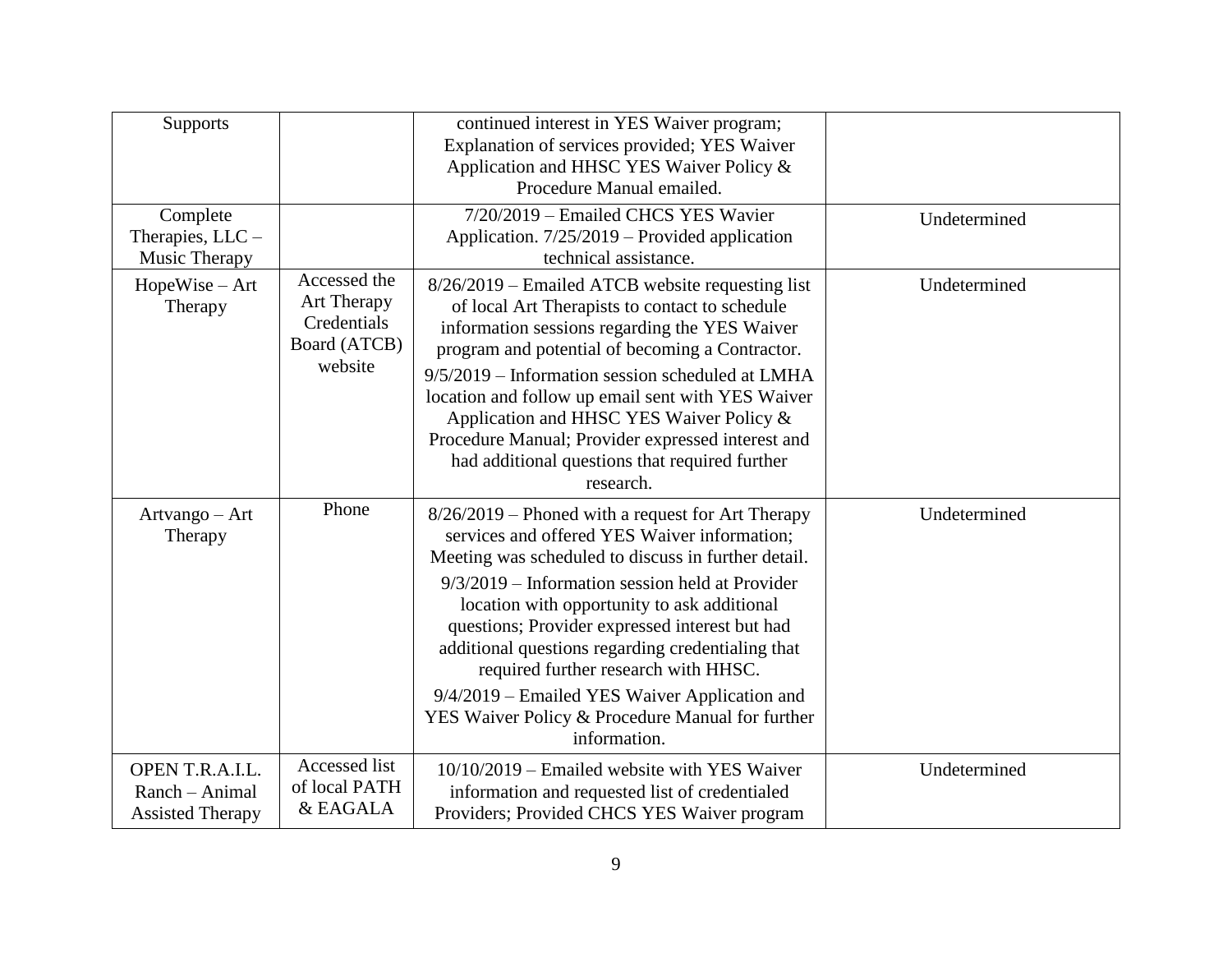|                                                                                             | licensed<br>Providers via<br>credentialing<br>website                                              | contact information to schedule appointment to<br>discuss in further detail; No response.                                                                                                                                                                                                                                                                                              |                                                                                                                                                                                                  |
|---------------------------------------------------------------------------------------------|----------------------------------------------------------------------------------------------------|----------------------------------------------------------------------------------------------------------------------------------------------------------------------------------------------------------------------------------------------------------------------------------------------------------------------------------------------------------------------------------------|--------------------------------------------------------------------------------------------------------------------------------------------------------------------------------------------------|
| Oasis Acres Equine<br><b>Assisted Therapy</b><br>Center - Animal<br><b>Assisted Therapy</b> | Accessed list<br>of local PATH<br>& EAGALA<br>licensed<br>families via<br>credentialing<br>website | 10/10/2019 – Emailed website with YES Waiver<br>information and requested list of credentialed<br>Providers; Provided CHCS YES Waiver program<br>contact information to schedule appointment to<br>discuss in further detail.<br>$10/15/2019$ – Received phone call requesting to<br>schedule appointment for additional information;<br>Appointment scheduled for 10/22/2019.         | Undetermined                                                                                                                                                                                     |
|                                                                                             |                                                                                                    | 10/22/2019 – Information meeting conducted;<br>Follow up email sent with YES Waiver Application;<br>Pending submission.                                                                                                                                                                                                                                                                |                                                                                                                                                                                                  |
| <b>Pleasant Grove</b><br>Equestrian Center-<br><b>Animal Assisted</b><br>Therapy            | Accessed list<br>of local PATH<br>& EAGALA<br>licensed<br>families via<br>credentialing<br>website | $10/10/2019$ – Emailed website with YES Waiver<br>information and requested list of credentialed<br>Providers; Provided CHCS YES Waiver program<br>contact information to schedule appointment to<br>discuss in further detail; No response.                                                                                                                                           | Undetermined                                                                                                                                                                                     |
| Jami Netter-<br><b>Recreation Therapy</b>                                                   | Provider<br>phoned YES<br>Waiver Inquiry<br>List phone line                                        | $10/1/2019$ – Provider left voicemail on the CHCS<br>YES Waiver Inquiry List telephone line regarding<br>interest in contracting Recreational Therapy<br>services.<br>10/10/2019 – Information meeting conducted;<br>Follow up email sent with YES Waiver Application.<br>10/31/2019 – CHCS YES Waiver Application<br>received.<br>$12/10/2019$ – Application reviewed and returned to | Application states Provider plans to<br>contract Recreation Therapy from<br>Tuesday to Saturday; Will serve up<br>to 12 individuals at any given time /<br>up to 42 individuals per fiscal year. |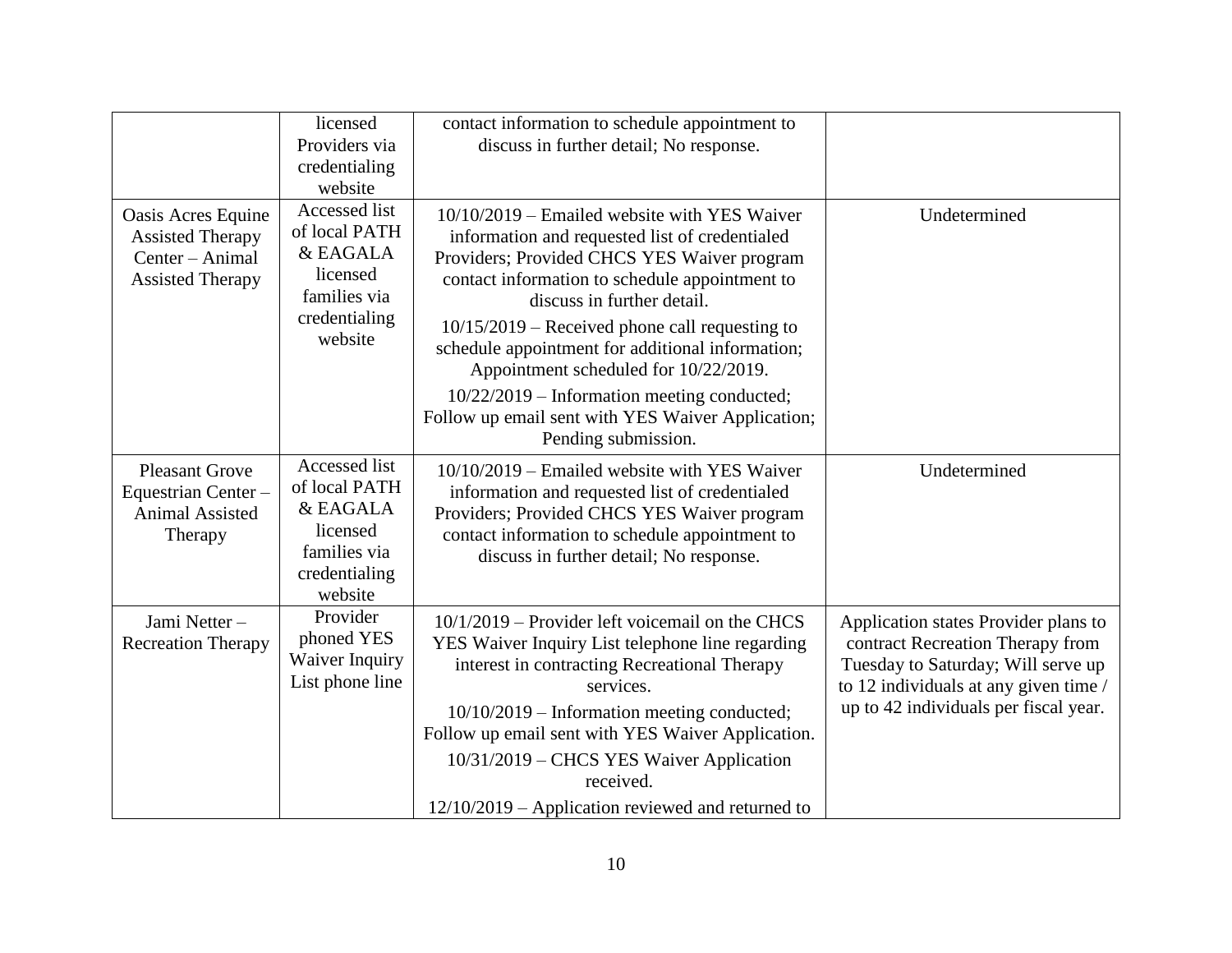|                                                                                     |                                                                                                                          | Provider for additional questions and clarification.                                                                                                                                                                                                                                                                                     |              |
|-------------------------------------------------------------------------------------|--------------------------------------------------------------------------------------------------------------------------|------------------------------------------------------------------------------------------------------------------------------------------------------------------------------------------------------------------------------------------------------------------------------------------------------------------------------------------|--------------|
| Kristin Ramirez -<br>Art Therapy $\&$<br><b>Community Living</b><br><b>Supports</b> | Received<br>referral and<br><b>YES Waiver</b><br>Information<br>from previous<br><b>CHCS YES</b><br>Waiver<br>Contractor | 10/23/2019 – Provider emailed CHCS YES Waiver<br>program stating she was referred by a previous Art<br>Therapy Provider with the CHCS YES Waiver<br>program.<br>10/24/2019 – Phoned Provider and discovered<br>additional clarification is needed, regarding her<br>credentials, to determine if she is eligible to provide<br>services. | Undetermined |
|                                                                                     |                                                                                                                          | $10/31/2019$ – Received clarification and<br>confirmation that provider is not eligible for Art<br>Therapy credentialing.                                                                                                                                                                                                                |              |
|                                                                                     |                                                                                                                          | $11/21/2019$ – Provider expressed interest in<br>providing Community Living Supports (CLS)<br>services and on 11/27/2019 scheduled information<br>meeting.                                                                                                                                                                               |              |
|                                                                                     |                                                                                                                          | $12/5/2019$ – Information meeting held and Provider<br>expressed interest in subcontracting under a current<br>contract as opposed to contracting as a sole<br>proprietor.                                                                                                                                                               |              |
|                                                                                     |                                                                                                                          | $12/12/2019$ – Contact information provided to<br>current contract providers to contact Ms. Ramirez<br>about subcontracting opportunities, if interested.                                                                                                                                                                                |              |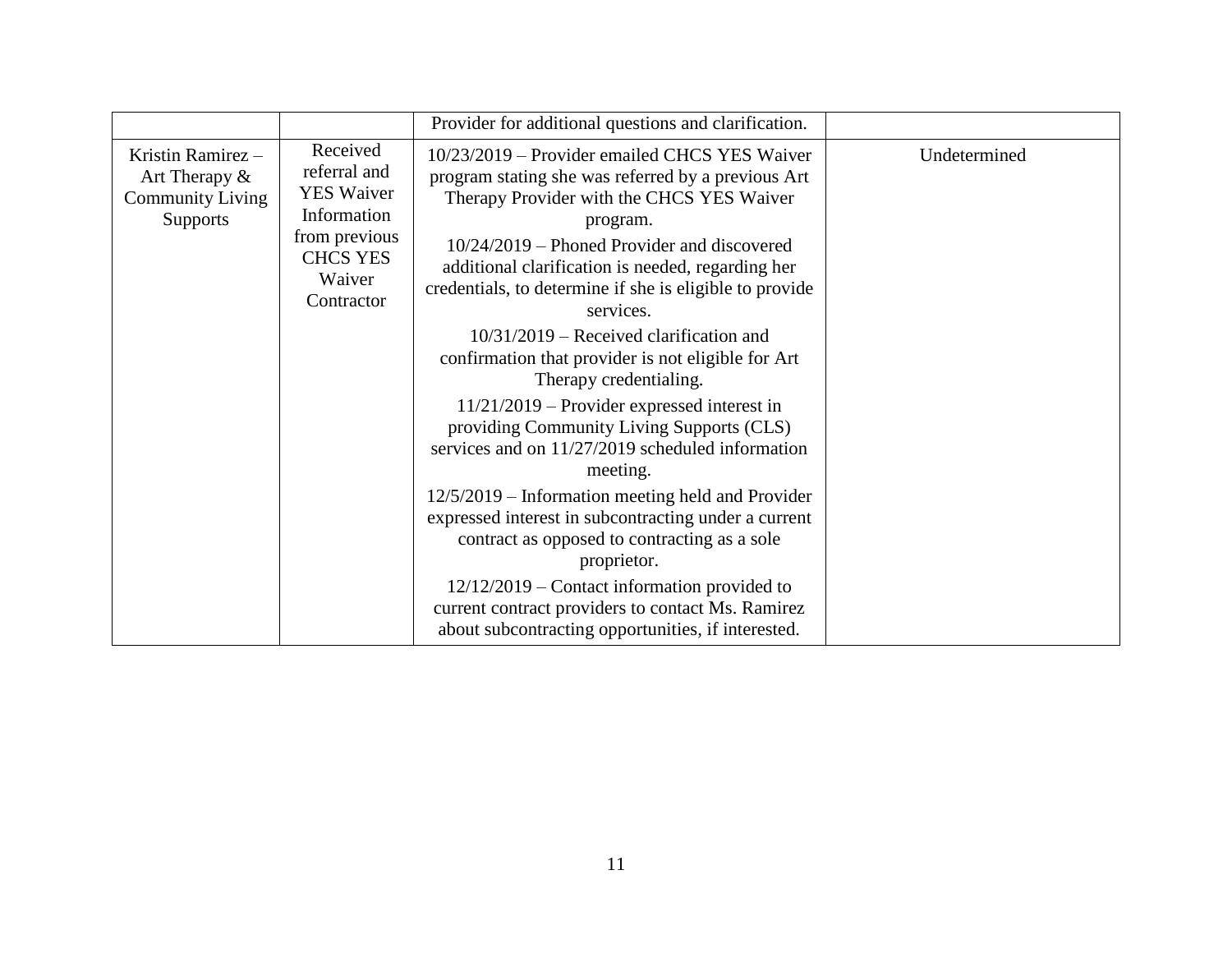## Part II: Required for LMHA/LBHAs with potential for network development

#### *Procurement Plans*

*If the assessment of provider availability indicates potential for network development, the LMHA/LBHA must initiate procurement. 25 TAC §412.754 describes the conditions under which an LMHA/LBHA may continue to provide services when there are available and appropriate external providers. Include plans to procure complete levels of care or specialty services from provider organizations. Do not include procurement for individual practitioners to provide discrete services.* 

- *I. Complete the following table, inserting additional rows as need.*
	- *Identify the service(s) to be procured. Make a separate entry for each service or combination of services that will be procured as a separate contracting unit. Specify Adult or Child if applicable.*
	- *State the capacity to be procured, and the percent of total capacity for that service.*
	- *Identify the geographic area for which the service will be procured: all counties or name selected counties.*
	- *State the method of procurement—open enrollment (RFA) or request for proposal.*
	- *Document the planned begin and end dates for the procurement, and the planned contract start date.*

| <b>Service or Combination of</b>                                    | Capacity        | <b>Method</b> | Geographic Area(s) in           | <b>Posting</b>    | <b>Posting</b>  | <b>Contract</b>   |
|---------------------------------------------------------------------|-----------------|---------------|---------------------------------|-------------------|-----------------|-------------------|
| <b>Services to be Procured</b>                                      | to be           | (RFA or       | <b>Which Service(s) will be</b> | <b>Start Date</b> | <b>End Date</b> | <b>Start Date</b> |
|                                                                     | <b>Procured</b> | RFP           | <b>Procured</b>                 |                   |                 |                   |
| Child & Adolescent Psychiatric<br><b>Inpatient Services</b>         | 100%            | <b>RFA</b>    | <b>Bexar County</b>             | 7/19/2018         | Ongoing         | Ongoing           |
| <b>Adult Psychiatric Inpatient Services</b>                         | 100%            | <b>RFA</b>    | <b>Bexar County</b>             | 10/4/2019         | Ongoing         | Ongoing           |
| <b>Youth Empowerment Services</b><br>(YES) Waiver Provider Services | 100%            | <b>RFA</b>    | <b>Bexar County</b>             | 7/25/2018         | Ongoing         | Ongoing           |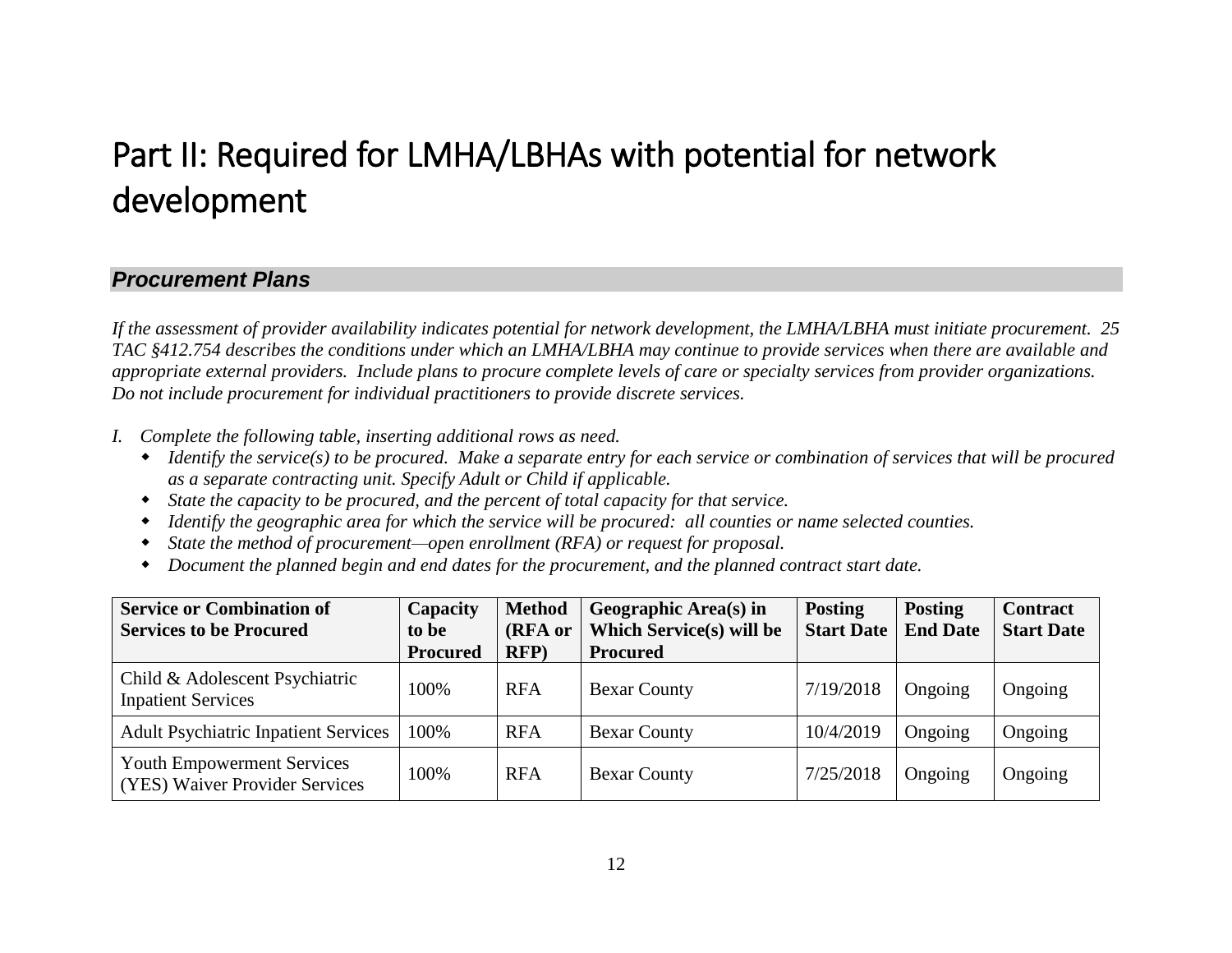## *Rationale for Limitations*

#### **NOTE: Network development includes the addition of new provider organizations, services, or capacity to an LMHA/LBHA's external provider network.**

- *J. Complete the following table. Please review 25 TAC §412.755 carefully to be sure the rationale addresses the requirements specified in the rule (See Appendix B).*
	- *Based on the LMHA/LBHA's assessment of provider availability, respond to each of the following questions.*
	- *If the response to any question is Yes, provide a clear rationale for the restriction based on one of the conditions described in 25 TAC §412.755.*
	- *If the restriction applies to multiple procurements, the rationale must address each of the restricted procurements or state that it is applicable to all of the restricted procurements.*
	- *The rationale must provide a basis for the proposed level of restriction, including the volume of services to be provided by the LMHA/LBHA.*

|                                                                                                                                                                | Yes | N <sub>0</sub> | <b>Rationale</b> |
|----------------------------------------------------------------------------------------------------------------------------------------------------------------|-----|----------------|------------------|
| 1) Are there any services with potential for<br>network development that are not<br>scheduled for procurement?                                                 |     | X              |                  |
| 2) Are any limitations being placed on<br>percentage of total capacity or volume of<br>services external providers will be able to<br>provide for any service? |     | X              |                  |
| 3) Are any of the procurements limited to<br>certain counties within the local service<br>area?                                                                |     | X              |                  |
| 4) Is there a limitation on the number of<br>providers that will be accepted for any of<br>the procurements?                                                   |     | X              |                  |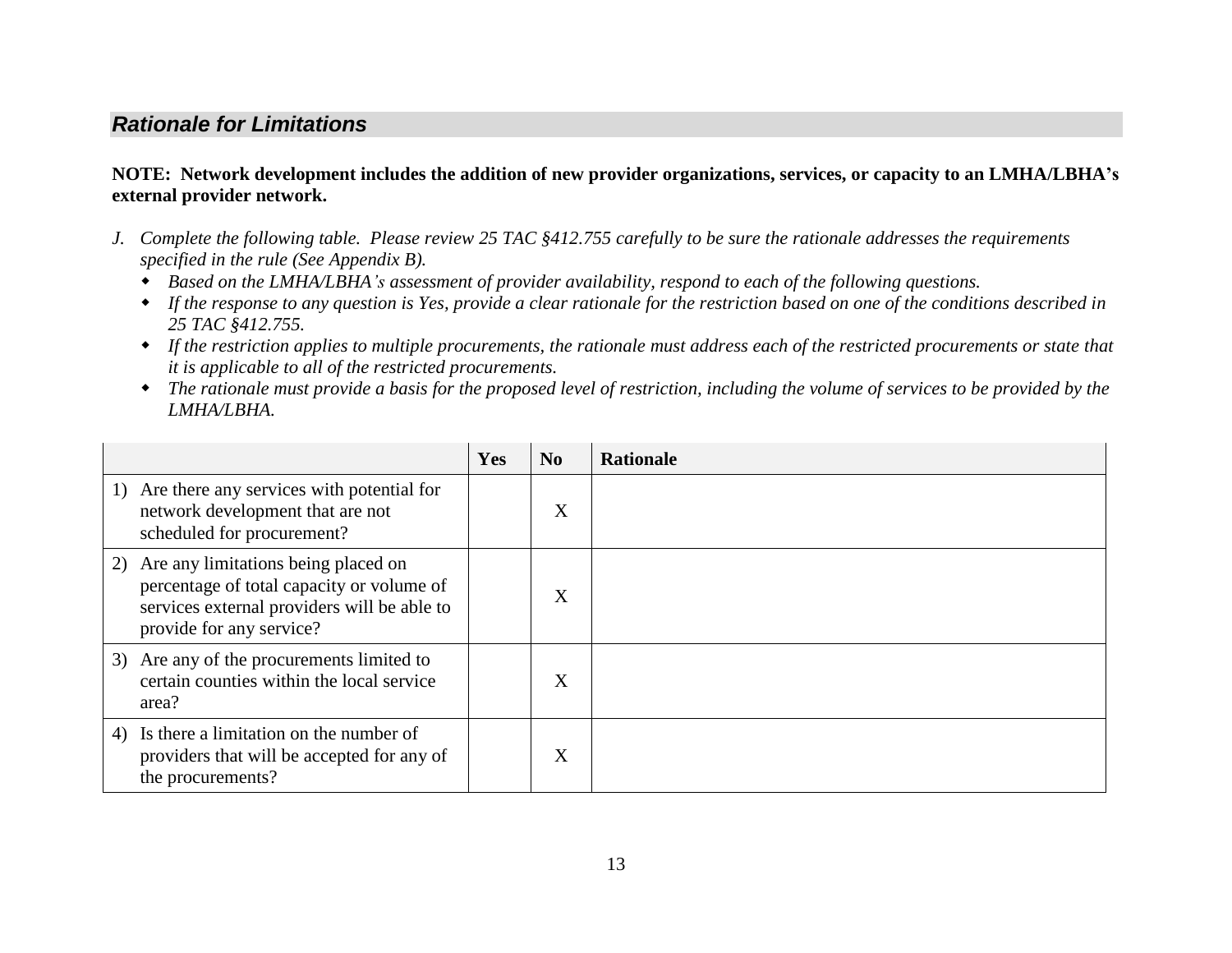*K. If the LMHA/LBHA will not be procuring all available capacity offered by external contractors for one or more services, identify the planned transition period and the year in which the LMHA/LBHA anticipates procuring the full external provider capacity currently available (not to exceed the LMHA/LBHA's capacity).*

| <b>Service</b>                             | <b>Transition P</b><br><b>Period</b> | Year of Full P<br>` Procurement            |
|--------------------------------------------|--------------------------------------|--------------------------------------------|
| $\Delta I/\Lambda$<br>N/A<br>$\sim$ $\sim$ | N/A                                  | N/A<br>the contract of the contract of the |

## *Capacity Development*

- *L. In the table below, document your procurement activity since the submission of your 2018 LPND Plan. Include procurements implemented as part of the LPND plan and any other procurements for complete levels of care and specialty services that have been conducted.*
	- *List each service separately, including the percent of capacity offered and the geographic area in which the service was procured.*
	- *State the results, including the number of providers obtained and the percent of service capacity contracted as a result of the procurement. If no providers were obtained as a result of procurement efforts, state "none."*

| Year | <b>Procurement (Service, Percent of Capacity, Geographic</b><br>Area)                         | <b>Results (Providers and Capacity)</b>                                   |
|------|-----------------------------------------------------------------------------------------------|---------------------------------------------------------------------------|
| 2018 | Child & Adolescent Psychiatric Inpatient Services $-100\%$<br>Capacity – Bexar County         | Clarity Child Guidance Center $-100\%$<br>Capacity                        |
| 2018 | Adult Psychiatric Inpatient Services – 100% Capacity – Bexar<br>County                        | Nix Hospitals System; Southwest<br>General Hospital                       |
| 2018 | Youth Empowerment Services (YES) Waiver Provider Services<br>$-100\%$ Capacity – Bexar County | Beyond Limits; Imagine Therapies -<br>100% Capacity; Counseling Link, LLC |
| 2019 | Child & Adolescent Psychiatric Inpatient Services $-100\%$<br>Capacity – Bexar County         | Nix Hospitals System; San Antonio<br>Behavioral Health $-100\%$ Capacity  |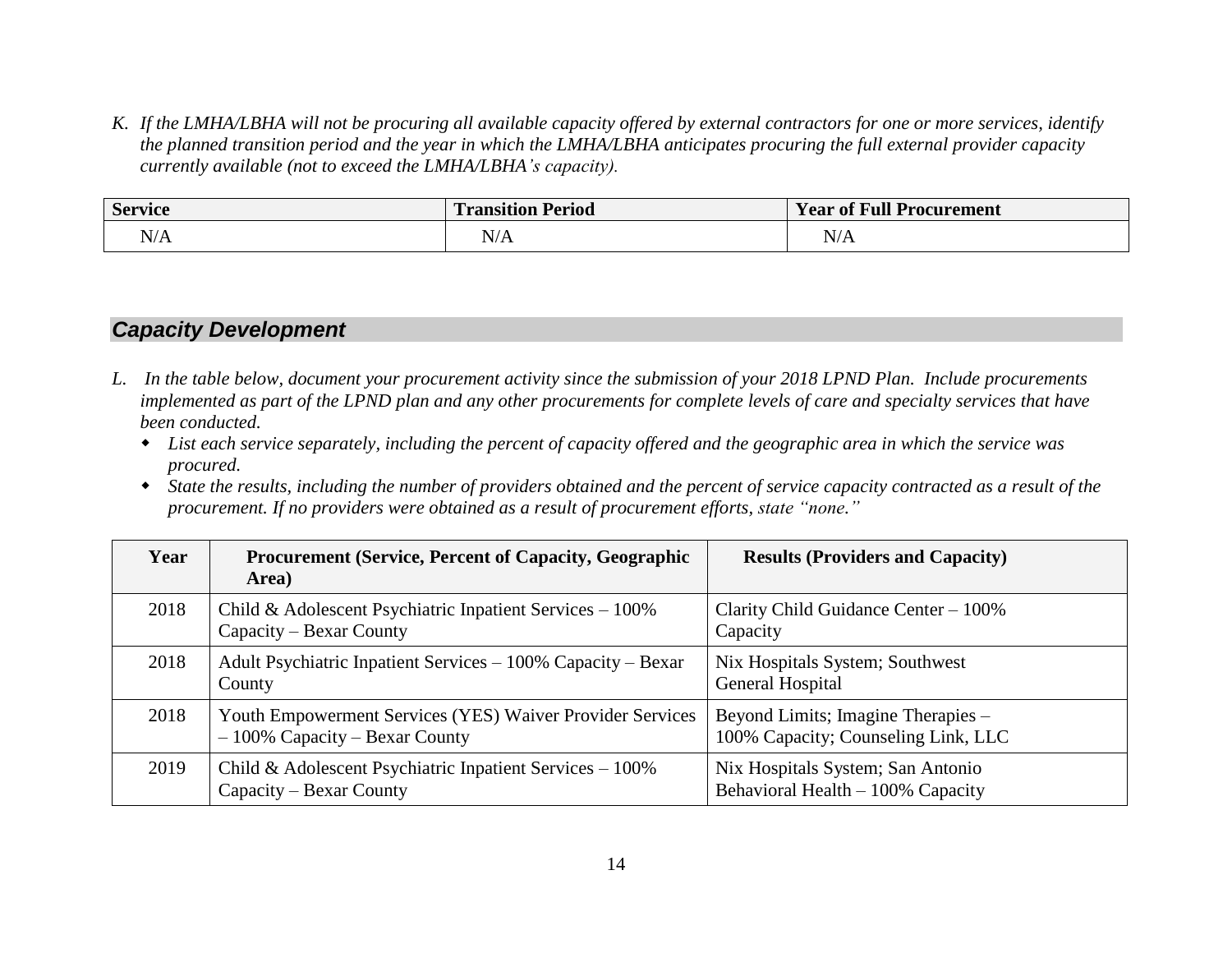## PART III: Required for all LMHA/LBHAs

## *PNAC Involvement*

*M. Show the involvement of the Planning and Network Advisory Committee (PNAC) in the table below. PNAC activities should include input into the development of the plan and review of the draft plan. Briefly document the activity and the committee's recommendations.*

| <b>Date</b>         | <b>PNAC Activity and Recommendations</b>                                                                                                                                                                                                                 |
|---------------------|----------------------------------------------------------------------------------------------------------------------------------------------------------------------------------------------------------------------------------------------------------|
| January 15,<br>2020 | Draft Plan presented and changes from 2018 Plan were discussed.                                                                                                                                                                                          |
| March 17,<br>2020   | March In-Person Meeting Cancelled Due to COVID-19 – Local Plan was on agenda for presentation.<br>In lieu of in-person meeting, staff provided update on how to view local plan drafts on Center website and how to<br>provide written comment by email. |
|                     |                                                                                                                                                                                                                                                          |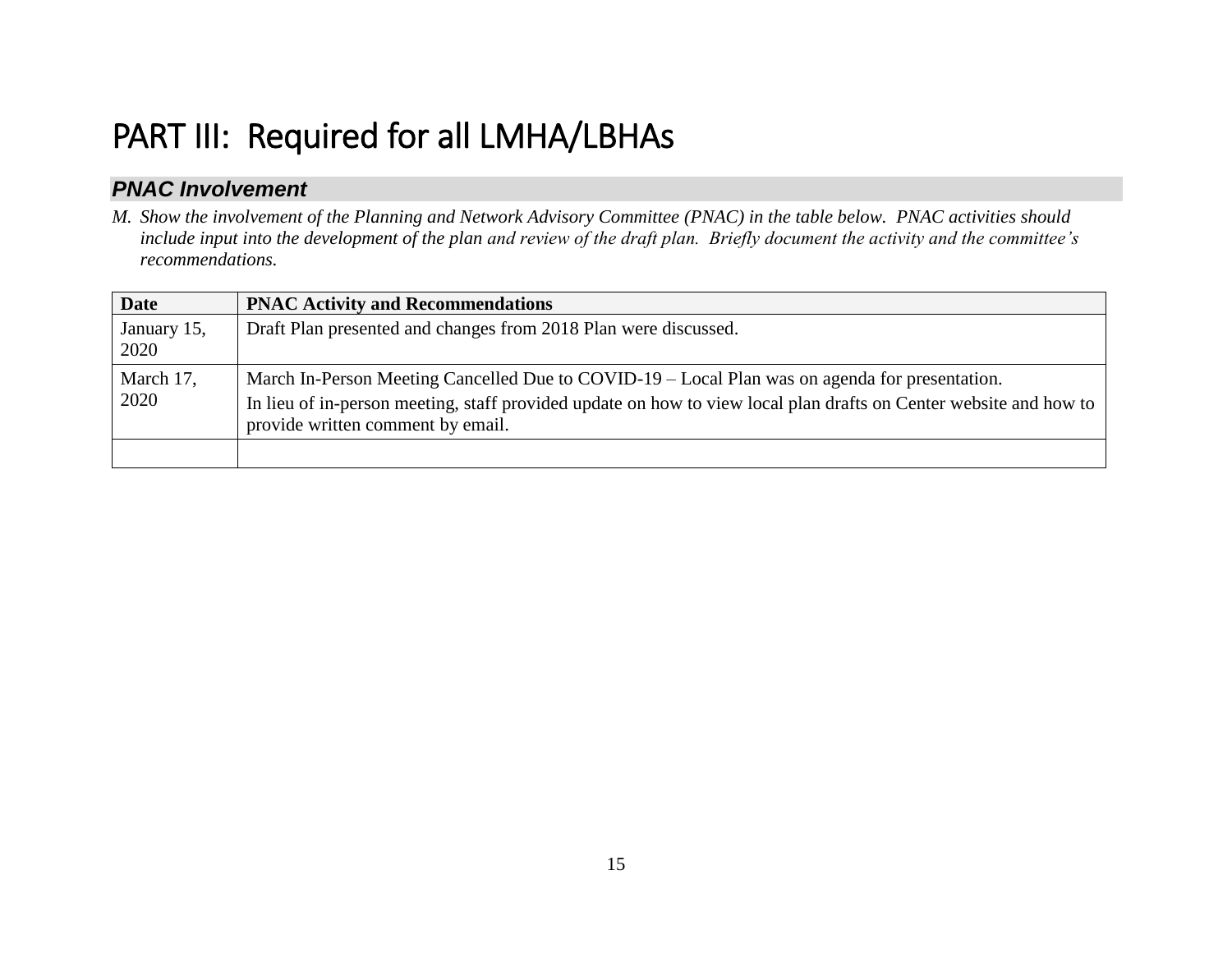## *Stakeholder Comments on Draft Plan and LMHA/LBHA Response*

*Allow at least 30 days for public comment on draft plan. Do not post plans for public comment before March 1, 2020. In the following table, summarize the public comments received on the draft plan. If no comments were received, state "None." Use a separate line for each major point identified during the public comment period, and identify the stakeholder group(s) offering the comment. Describe the LMHA/LBHA's response, which might include:*

- *Accepting the comment in full and making corresponding modifications to the plan;*
- *Accepting the comment in part and making corresponding modifications to the plan; or*
- *Rejecting the comment. Please explain the LMHA/LBHA's rationale for rejecting the comment.*

| <b>Comment</b>                | <b>Stakeholder</b><br>Group(s) | <b>LMHA/LBHA Response and Rationale</b> |
|-------------------------------|--------------------------------|-----------------------------------------|
| No comments received to date. |                                |                                         |
|                               |                                |                                         |
|                               |                                |                                         |
|                               |                                |                                         |
|                               |                                |                                         |
|                               |                                |                                         |
|                               |                                |                                         |
|                               |                                |                                         |
|                               |                                |                                         |
|                               |                                |                                         |

**COMPLETE AND SUBMIT ENTIRE PLAN TO Performance.Contracts@hhsc.state.tx.us by April 30, 2020.**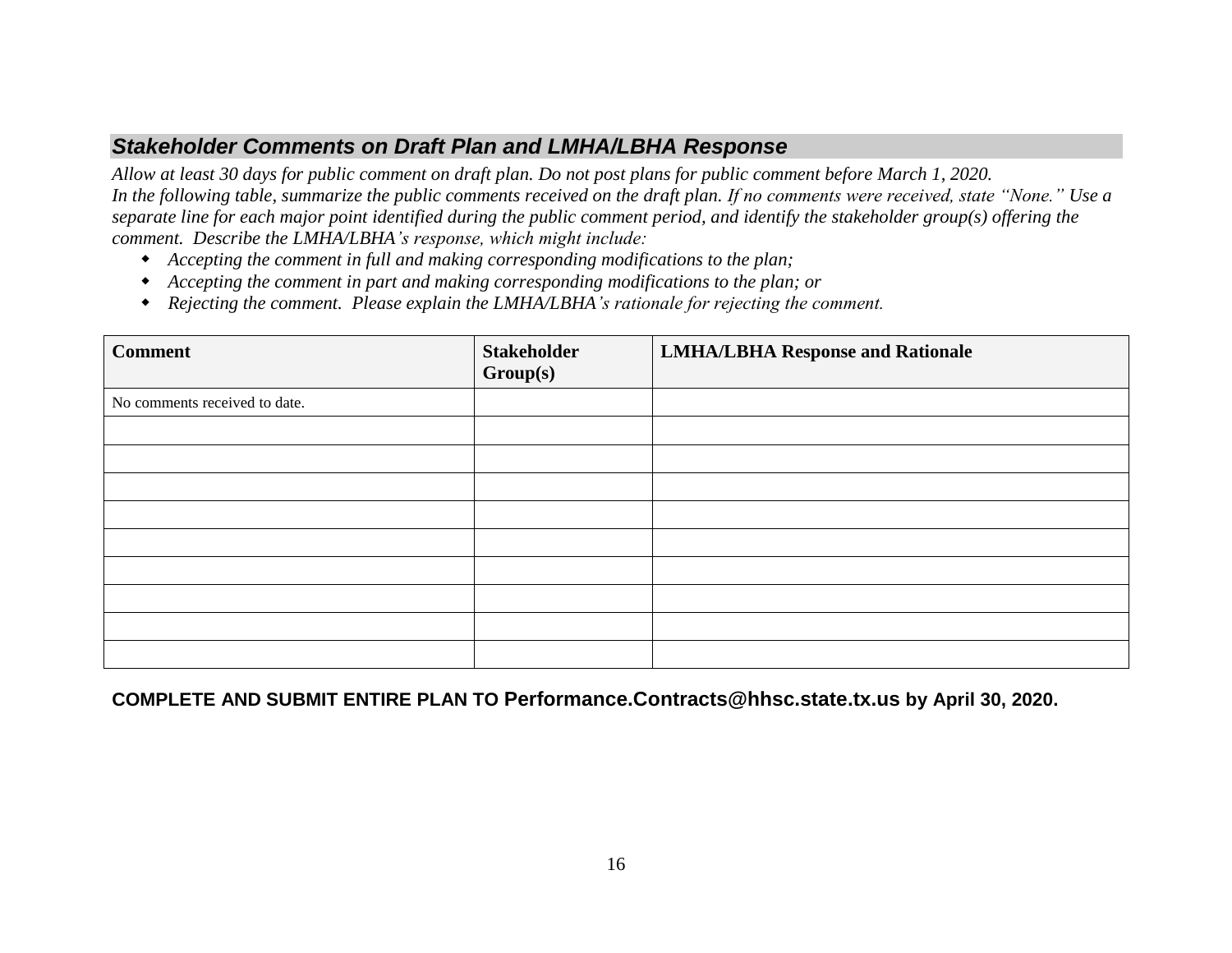## **Appendix A**

#### **Assessing Provider Availability**

Provider organizations can indicate interest in contracting with an LMHA/LBHA through the LPND [website](http://dshs.texas.gov/mhcommunity/LPND/) or by contacting the LMHA/LBHA directly. On the LPND website, a provider organization can submit a Provider Inquiry Form that includes key information about the provider. HHSC will notify both the provider and the LMHA/LBHA when the Provider Inquiry Form is posted.

During its assessment of provider availability, it is the responsibility of the LMHA/LBHA to contact potential providers to schedule a time for further discussion. This discussion provides both the LMHA/LBHA and the provider an opportunity to share information so that both parties can make a more informed decision about potential procurements.

The LMHA/LBHA must work with the provider to find a mutually convenient time. If the provider does not respond to the invitation or is not able to accommodate a teleconference or a site visit within 14 days of the LMHA/LBHA's initial contact, the LMHA/LBHA may conclude that the provider is not interested in contracting with the LMHA/LBHA.

If the LMHA/LBHA does not contact the provider, the LMHA/LBHA must assume the provider is interested in contracting with the LMHA/LBHA.

An LMHA/LBHA may not eliminate the provider from consideration during the planning process without evidence that the provider is no longer interested or is clearly not qualified or capable of provider services in accordance with applicable state and local laws and regulations.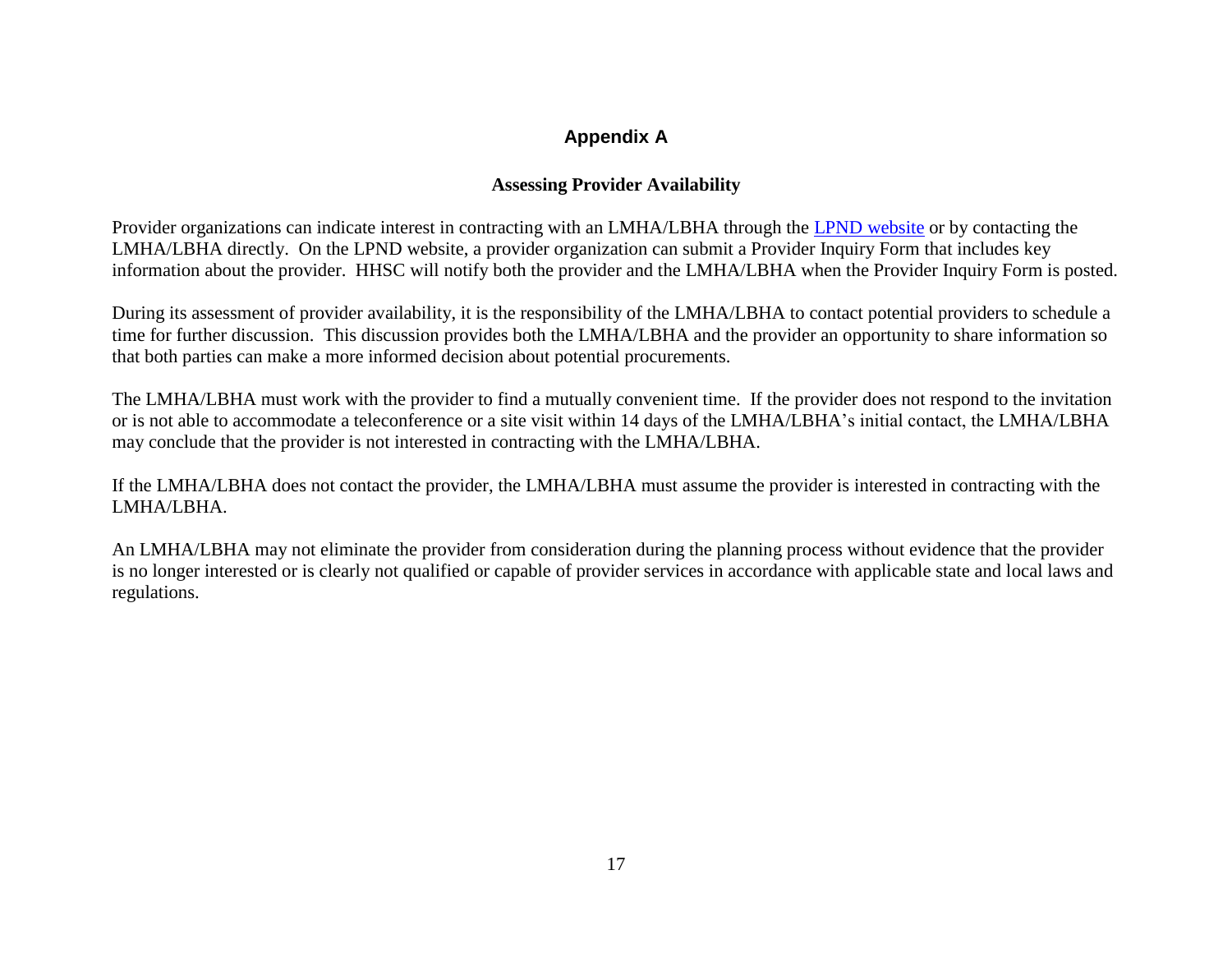## **Appendix B**

#### **25 TAC §412.755. Conditions Permitting LMHA Service Delivery.**

An LMHA may only provide services if one or more of the following conditions is present.

(1) The LMHA determines that interested, qualified providers are not available to provide services in the LMHA's service area or that no providers meet procurement specifications.

(2) The network of external providers does not provide the minimum level of individual choice. A minimal level of individual choice is present if individuals and their legally authorized representatives can choose from two or more qualified providers.

(3) The network of external providers does not provide individuals with access to services that is equal to or better than the level of access in the local network, including services provided by the LMHA, as of a date determined by the department. An LMHA relying on this condition must submit the information necessary for the department to verify the level of access.

(4) The combined volume of services delivered by external providers is not sufficient to meet 100 percent of the LMHA's service capacity for each level of care identified in the LMHA's plan.

(5) Existing agreements restrict the LMHA's ability to contract with external providers for specific services during the two-year period covered by the LMHA's plan. If the LMHA relies on this condition, the department shall require the LMHA to submit copies of relevant agreements.

(6) The LMHA documents that it is necessary for the LMHA to provide specified services during the two-year period covered by the LMHA's plan to preserve critical infrastructure needed to ensure continuous provision of services. An LMHA relying on this condition must:

(A) document that it has evaluated a range of other measures to ensure continuous delivery of services, including but not limited to those identified by the LANAC and the department at the beginning of each planning cycle;

(B) document implementation of appropriate other measures;